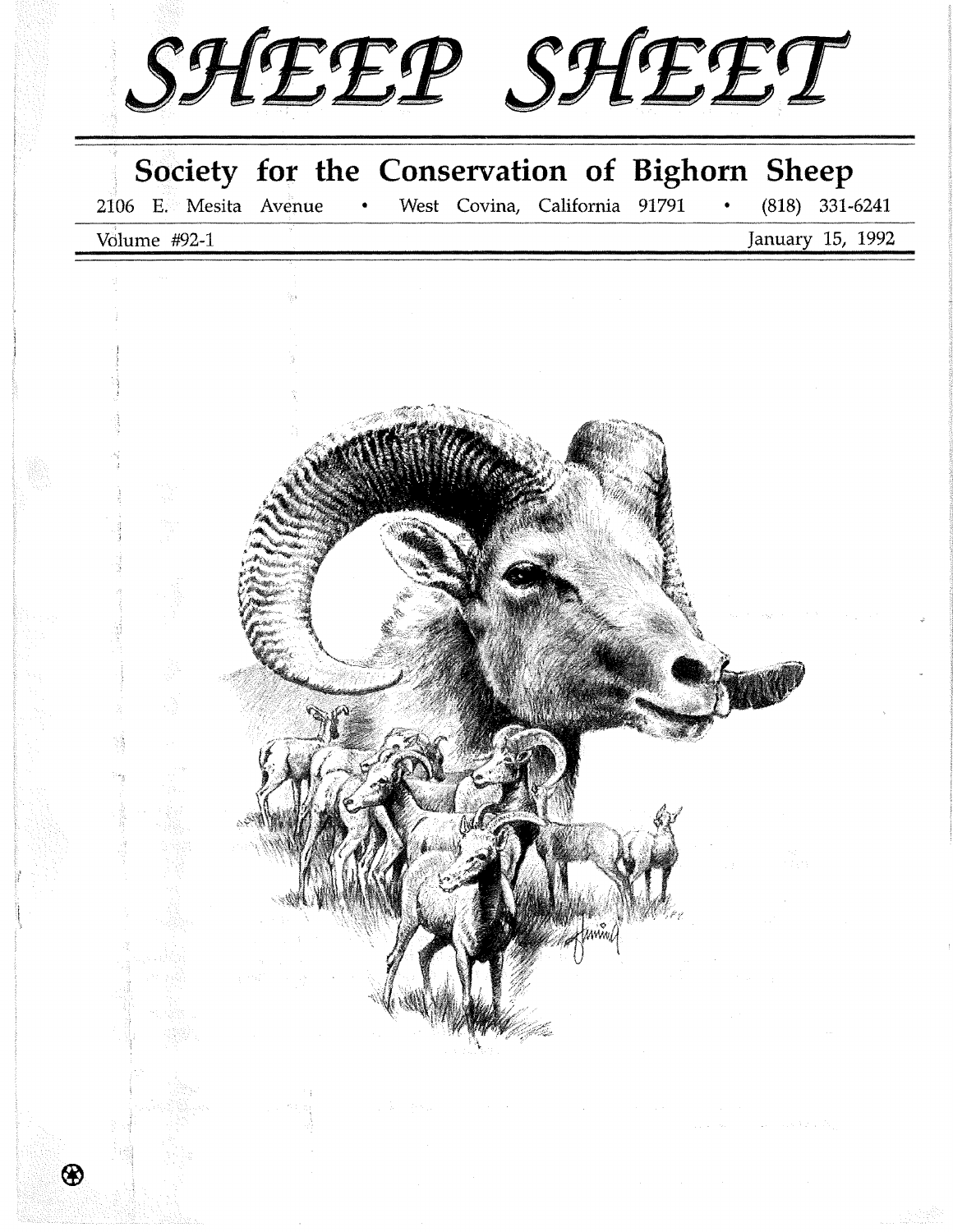## **TEAM WORK, FOLLOW UP AND SOME OUTSIDE HELP!**

On the 12th of October, Dennis Powell and Frank Woechan went to the Kerr Guzzler to conduct the normal October guzzler check which involved the transit count and a plumbing integrity inspection. When they inspected the tanks, they found them dry due to a disconnected 2 inch pipe union between the tanks and the dam. They noted this plumbing failure on the guzzler report. Due to the lack of the necessary tools, they were able to tighten the union only hand tight.

Upon hearing that the tanks were dry, John Doll commenced arrangements with Dick Frank of the Bureau of Land Management and Al Lapp of the Department of Fish and Game to establish a schedule to haul water into the Kerr Guzzler.

On October 28, 1991 John Doll and Hank Forbes armed with the proper tools completed the repairs on the pipe union. With the help of Ken and Terri from the BLM and the water tanker truck from the Hole in the Wall fire station, they were able to pump 700 gallons of water into tank #1 and 1450 gallons of water into tank #2. This feat was accomplished by running a one inch diameter hose from the tanker truck up hill to the tanks and pumping water through it. Kerr Guzzler, SB23 was once again back in business.

On November 9, 1991, Dennis Phipps and several Panorama Sportsman's Club members returned to Kerr Guzzler. The tanks now contained a total of 2600 gallons due to some late October rain. The tanks were repainted with colors that make them blend into the surrounding terrain. Upon completion of this project, the group proceeded to Petroglyph Springs which were dry.

This narrative is a prime example of how the members and volunteers of the Society for the Conservation of Bighorn Sheep and agency personnel work together to perpetuate the bighorn sheep in the Mohave Desert.

The information in this narrative was taken from a report prepared by John Doll

### **TRAFFIC FATALITIES**

Quite a few of Montana's bighorn sheep are being killed by passing motorists and trains. Reports indicate that approximately 35 bighorn sheep have been killed during a five month span this past winter and spring along state route 200. The loss of these sheep may have an impact on the number of sheep tags available to the sporting public.

The problem is so serious that the Montana Department of Fish, Wildlife and Parks has developed three plans designed to eliminate or reduce the problem. The first part of the three pronged solution is to install signs and flashing lights to warn motorists of the hazard. If plan one fails, the department is considering reducing the available food supply by the use of herbicides. If warning motorists and reducing bighorn food sources does not work, then the department plans to build sheep proof fences.

The bighorn sheep in question normally live in the mountains and rocky terrain above the roads and railroad. When food supplies are apparently hard to come by in their normal habitat, the bighorn sheep sometimes travel to lower elevations seeking vegetation growing there.

A lesson to be learned from this is that when we are driving in areas populated by deer, elk, bighorn and other large game, we should be alert to the possibility of a sudden appearance of one of these magnificent game animals.

.......... Information gathered in part from an article in Outdoor Life.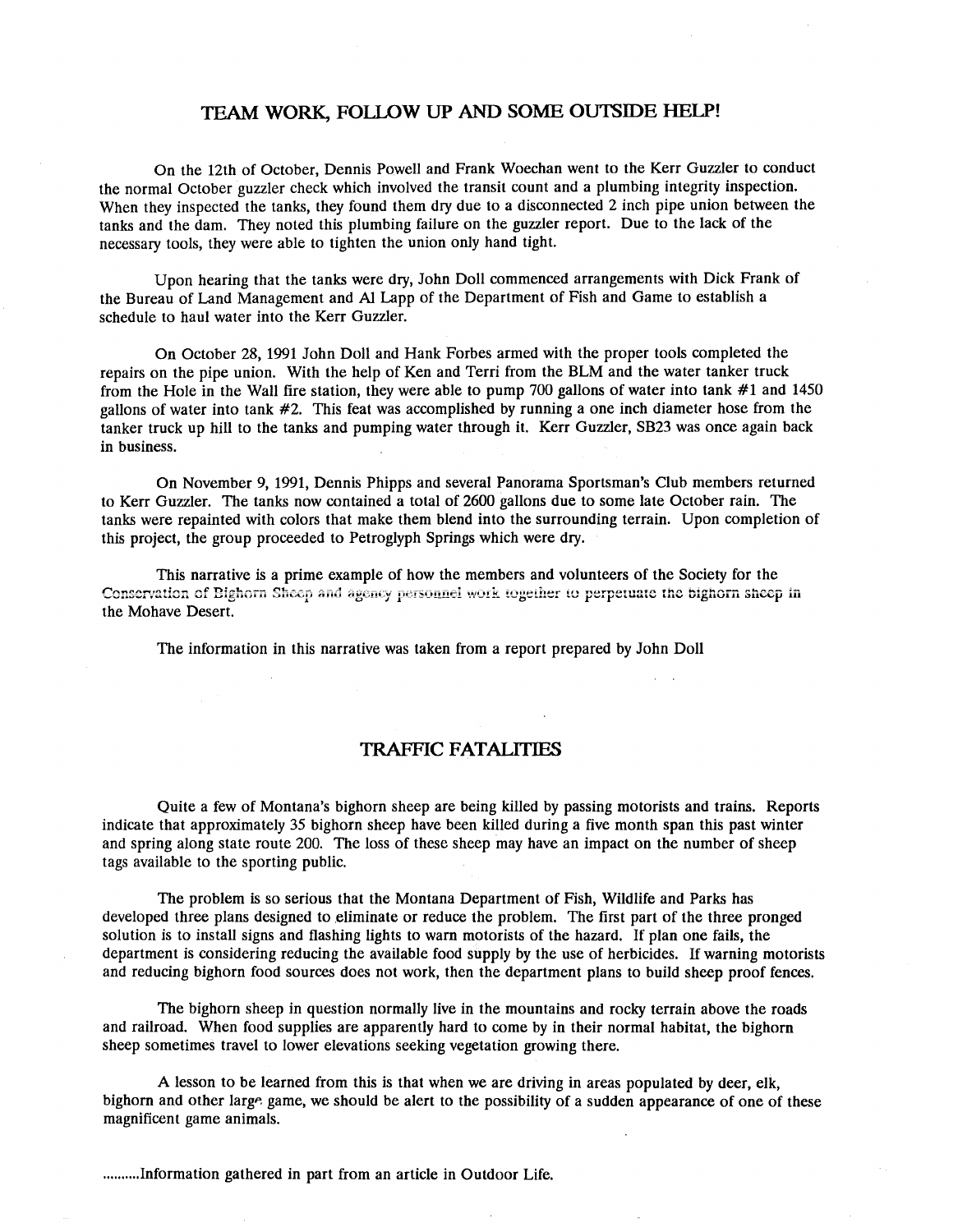## **GUZZI.ER GOSSIP**

We are pleased to announce the Waterhole Project Schedule for 1992. This will be the twenty third year for the Volunteer Desert Water and Wildlife Survey (VDWWS). I invite you to become part of this valuable program.

If you have never attended a project, or it has been a while since your last one; please call me at (213) 256-0463 and I will help you get involved.

Accomplishing something positive for wildlife, sitting by a campfire under the star filled desert sky, enjoying your favorite beverage while recounting the day's events with new friends; these are just a few of the "PERKS" you will receive when you volunteer.

## SCHEDULE OF WATERHOLE PROJECTS FOR THE 1992 SEASON:

| January 18/19                                                 | Whipple Mtns. near Havasu<br>Lake                                   | install burro enclosure at Jay<br>Bee's BGG          |
|---------------------------------------------------------------|---------------------------------------------------------------------|------------------------------------------------------|
| February 8/9                                                  | Granite Mtns., 50 miles E. of<br>29 Palms                           | tank replacement at<br>Weavernoy Big Game<br>Guzzler |
| February 22/23                                                | Anza Borrego State Park,<br>Carrizo Canyon                          | Tamarisk removal                                     |
| March 7/8                                                     | San Gabriel Mtns., Lytle<br>Creek area                              | <b>Bighorn Census</b>                                |
| March 14/15                                                   | backup date for Census                                              |                                                      |
| April 4/5                                                     | Sheephole Mtns., 30 miles E.<br>of 29 Palms                         | install new Big Game Guzzler                         |
| May $2/3$                                                     | Dual project: Kelso<br>BGG/Vermin Tank BGG, 25<br>miles S. of Baker | tank replacement/dam work                            |
| May 16/17                                                     | 25 miles N. of Barstow                                              | Camp Cady campout                                    |
| June $6/7$                                                    | Project to be determined                                            |                                                      |
| <b>July 2-5</b><br><b>GUZZLER GOSSIP</b><br>PAGE <sub>2</sub> | various mountain ranges                                             | Desert Census<br>233                                 |

The next project will be on January 18/19 in the Whipple Mtns. We will install a burro enclosure around Jay Bee's Big Game Guzzler. We must prevent the burros from polluting and abusing this water source. The 120 bighorn in the Whipples are the result of a relocation effort in the mid 1980's. We must keep them healthy and assure them a place to water.

Please join us in the desert this season. You'll be glad you did. More importantly, the critters enduring this sixth year of drought will be glad you did.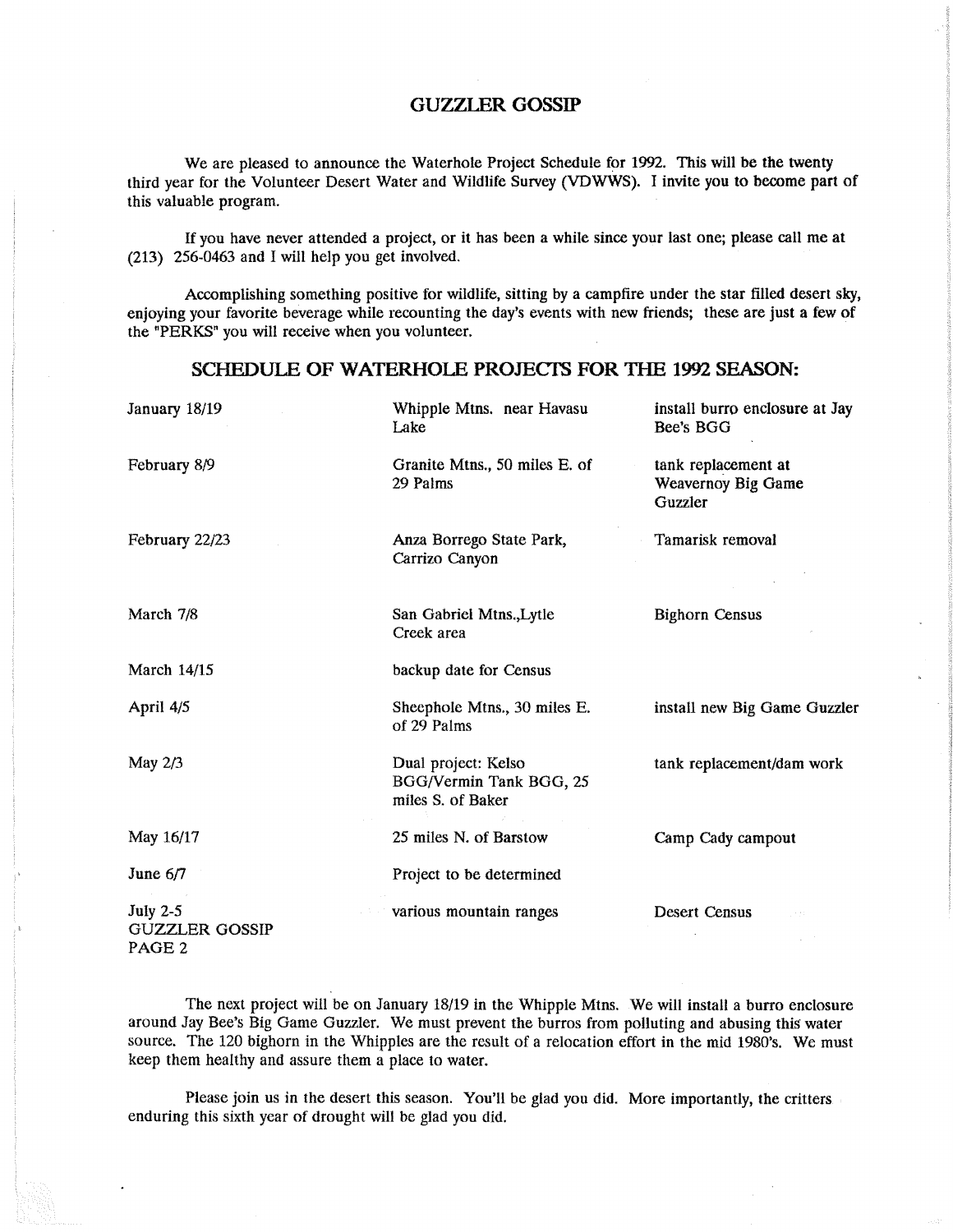# **AREA CAPTAINS PROGRAM UPDATE**

The Area Captains met on September 14, at Glenn Sudmeier's Hillside Ranch near Lake Silverwood. The usual things were discussed: fill out and mail your reports on time, if you can't make your inspection notify Don Jones as soon as possible at (805) 822-1950, the gate valve policy, etc. Eight of the nine guzzlers up for adoption found new captains.

There were three guest speakers this fall. Don Jones discussed how to patch pipe leaks with fiberglass. He demonstrated how to syphon dirty water from the drinker without disturbing the float valve. He also explained how to determine which gate valves to close in the fall.

The next speaker was Mr. Don Armentrout from the Bureau of Land Management. He spoke about the perils facing the desert tortoise. He identified some of the lands being designated tortoise study areas. Don also informed us how the BLM is reclassifying bighorn sheep habitat. They are upgrading some areas from Class II to Class I. This may mean more money and manpower will be necessary to properly manage bighorn habitat. This could be a big plus for desert bighorn.

The final speaker of the day was Mr. Bob Schulenburg of the California Department of Fish and Game. He explained how Pittman Robertson matching funds and other federal in-kind aid monies can be solicited to fund the waterhole project budget. This will prove to be vital to our volunteer efforts. I will explain how this affects us and the DFG in the next Sheepsheet.

Some more "ATTA BOYS" are due here. I would like to thank John Doll for all his efforts in coordinating this Area Captain meeting. Without his work this get-together would not have taken place. I also want to thank Glenn Sudmeier. He provided not only a place to meet but underwrote the cost of the Bar-B-Q including meat, beans, corn on the cob and baked potatoes. His hospitality is exceeded only by his charm and good looks.

Thanks to all who made this the best Area Captain's meeting in memory.

Report by Dick Conti

## **TO THOSE HUNTERS OUT THERE**

Would you believe that a law to amend the Montana State Constitution is believed necessary to guarantee the right to hunt in the state? Well, the Montana Shooting Sports Association is sponsoring legislation to amend the state constitution to guarantee the right to hunt game animals as a reserved constitutional right.

The proposed amendment reads something like this, "The people of the state shall forever retain the absolute right to hunt game animals....., The right to hunt is not open to question, and may be subject only to definition by law concerning the circumstances of hunting...."

The amendment needs approximately 37,000 signatures in order to bring it to a vote.

When you read something like this, particularly about a state like Montana, it gets the old gray matter in the upper story really churning. Hunters in California better wake up.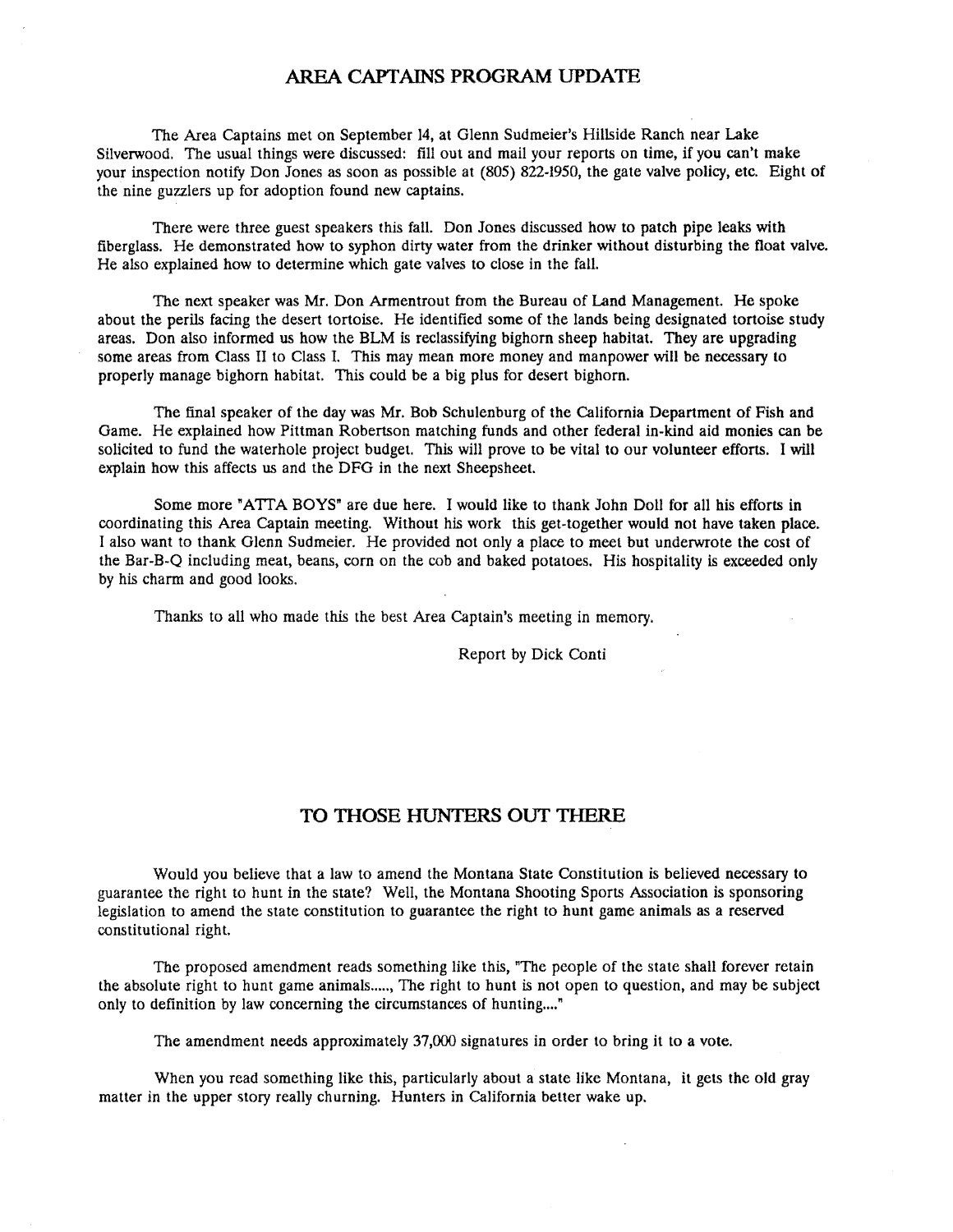### **HUNTER CLINIC, 1991**

It was about 1:00 a.m. as I rolled through the gates at DFG's camp cady near Newberry Springs, california. As I drove past the trucks and tents I was hoping not to awaken every camper on the ranch. It was at that moment I saw Jon Beckom's 4W drive and pulled over. After Jon and I talked about society business until 2:15 a.m. or so, I called it a day as Steve Hill, chairman of the clinic, had scheduled us to begin the program about  $7:00$  a.m. this very day.

About 7:00 a.m. or so, we gathered outside the bunkhouse for coffee and rolls and a chance to meet the seven lucky hunters and their guests. The california Department of Fish and Game makes mandatory this bighorn sheep hunter orientation/clinic which was run by Vern Bleich and Andy Pauli of DFG and in cooperation with the Society for the Conservation of Bighorn Sheep. This is the fifth year that SCBS has taken part in this event.

At about 9:00 a.m. with registration complete, Vern began the program with opening remarks and introductions. This was followed by a terrific slide show "The Rams of california" prepared by George Kerr. Vern then went into some detail on DFG requirements regarding hunt zones and boundaries. Andy Pauli gave a presentation on the type of biological specimens the hunters were expected to collect.

The next part of the program was conducted by game wardens, Donna Davis and Tim Sawyer of DFG, region 5. They covered state laws and hunting regulations, and their plans to deal with any hunter harassment. They were followed by Mark Cooper of BLM who discussed their federal regulations and their concerns regarding possible harassment of the seven tag holders. All of our friends with DFG and BLM were extremely helpful and pledged their support to the participants. This was followed by a question and answer period with all parties involved. Vern then distributed the sheep tags. At 12:00 noon, SCBS volunteers John carnakis, Don Jones, John Doll, Jon Beckom and Glenn Sudmeier had prepared a great lunch for all and it was taken under the trees.

The afternoon portion of the clinic began with a session on optics and glassing techniques for finding sheep. This segment of the program was conducted by SCBS member Glenn Sudmeier. The next item on the agenda was photographing your trophy by clinic chairman Steve Hill. The next segment, hunters equipment and clothing, was presented by George Kerr of SCBS and he was followed by Dennis Selich of SCBS who discussed, field trophy care and the selection of a taxidermist. After a break for a "soft drink", Glenn Sudmeier was back with a super slide show on aging/scoring rams. Following this, Vern and Andy took the group outside and with spotting scopes and at ranges of 175 yards plus, the participants had an opportunity to practice field judging trophy ram skulls. This was a great session and Vern went into some detail on Boone and Crockett scores and how important the quality of the animal is before it should be selected.

After Vern Bleich officially closed the clinic, the society volunteers provided cocktails and a steak dinner (with Sudmeier's legendary beans) that was not to be believed. The hunters and agency guests had a great time and several became new members of the society that night. Well, the conversation and fellowship around the bonfire went on until the wee hours of the morning, and it really doesn't get any better than this! The next morning, the society volunteers cleaned up the camp and headed for home feeling good about hunter clinic *#5* and looking forward to hunter clinic #6.

> This story was written by SCBS V.P., Ralph Gerrard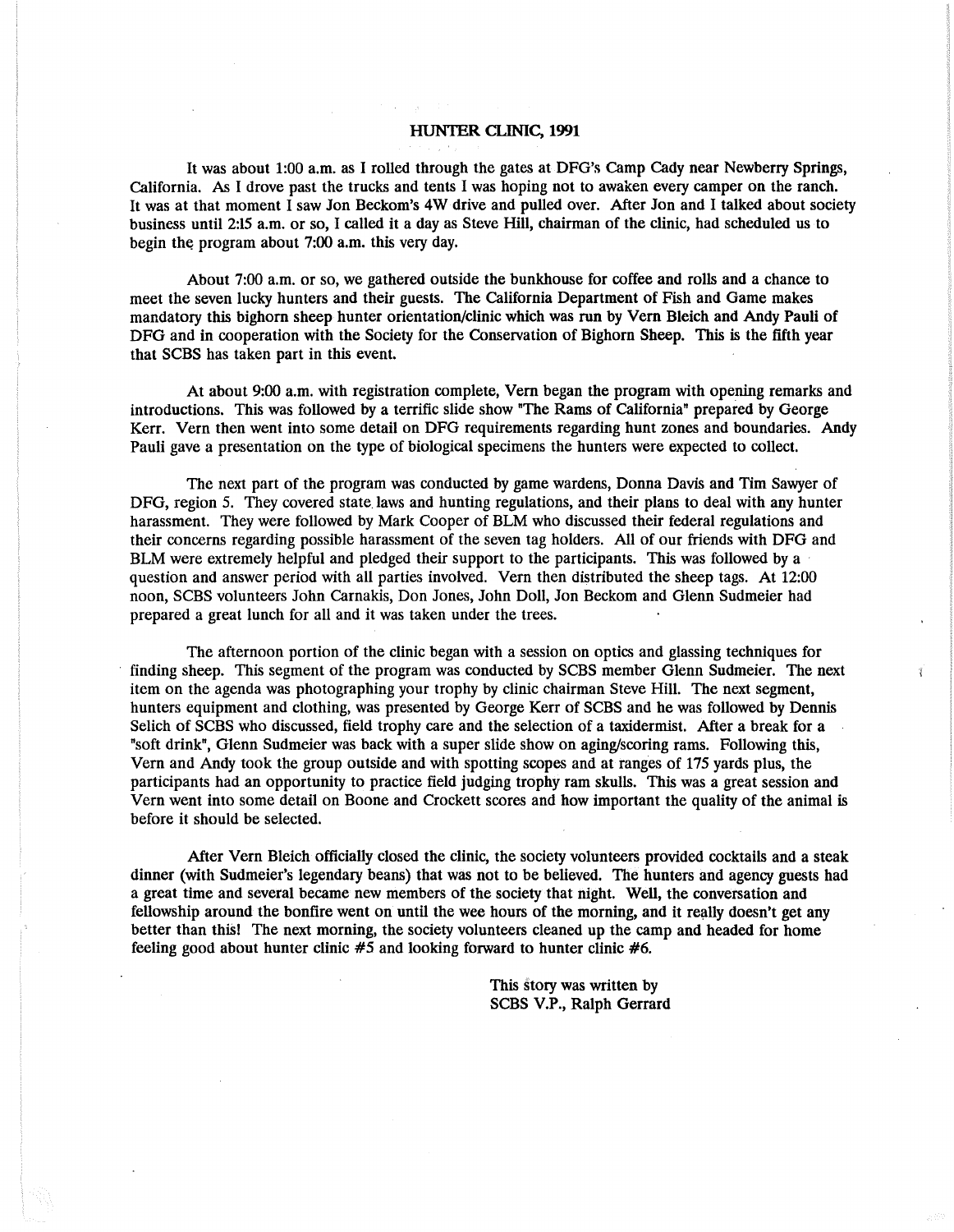### SO YA THINK ALL IS RIGHT IN THE WORLD!

Well, we all know that is not necessarily so, but most of us go through each day doing what is necessary to earn a living, provide for a family and gather some enjoyment from this all too short life.

Most of us rely on certain accepted standards established by the society in which we live. When engaged in business transactions, one of the goals is to abide by accepted business practices and the rules and regulations established by society, both moral and legal.

Unfortunately, most of us are aware of instances when the established guide lines are violated, either through personal experience or information conveyed through the news media. Recently, we seem to learn about the misdeeds of so many by reading the newspapers or watching television that many people view these transgressions with apathy.

So you ask what all this has to do with those of us involved in the conservation movement and, in particular, members and volunteers of the Society for the Conservation of Bighorn Sheep. Well, the cold, hard truth is that the conservation movement and even SCBS has not escaped the misdeeds of certain individuals.

What should be done when misdeeds are discovered? One would think the answer is perfectly clear, but in actual practice the actions that other members of the conservation community take vary from little to no action. Some people do not want to get involved. They "turn their heads" about certain situations or profess that they know nothing about the situation. One explanation often offered for this type of action is that it is always best to keep such things "buried" within the conservation movement or a particular organization. People seem to be concerned that the "antis" or those people whose views differ from ours will learn of these problems and use them against us.

To me, this idea is patently absurd. We are all aware of the gamesmanship that occurs in the political arena, but the loser of the game is often the ones that try to conceal "something" and when that "something" is made public the consequences are often worse than if that "something" had actually been openly discussed in the first place.

Condoning illegal acts, misrepresentations and private agenda campaigns weakens the very fabric of the conservation movement. When problems arise, action needs to be taken to rectify the situation. The words "house cleaning" connotes orderliness and cleanliness. When serious breaches of authority or out right illegal acts occur, exposure, condemnation and when necessary legal action will in the long run be of greater benefit to an organization or movement.

Another cold, hard fact is that the organization or movement suffers when a leader or aspiring leader is the one performing the misdeeds. Honest people will not follow such a leader, nor will they contribute time, effort or money to a cause when such an individual is involved. If these individuals are allowed to continue their unsavory ways, the end result is a dilution of the effort and a reduction in the success of a cause. At times it is necessary to "take your lumps" and get on with the business at hand.

The environmental and conservation movement is a large and varied movement. There are many honest, hard working people involved in many different types of organizations. Money is always a requirement to further the goals of the movement. But, in this need and desire for money to further desirable goals there is a caution that must be understood. It is imperative that when money is given, earned or received, that an accounting be made for its use. If people, organizations and corporations demand an accounting of the use of the money given, there will be less opportunity for misappropriation, misuse or simply money wasted. It is too precious a commodity to be wasted in any manner.

I hope all of us make it part of our new year's resolutions to become better members of the conservation community. The decade of the 90's will offer us many varied challenges.

Editorial written by Jon G. Beckom, V.P. of SCBS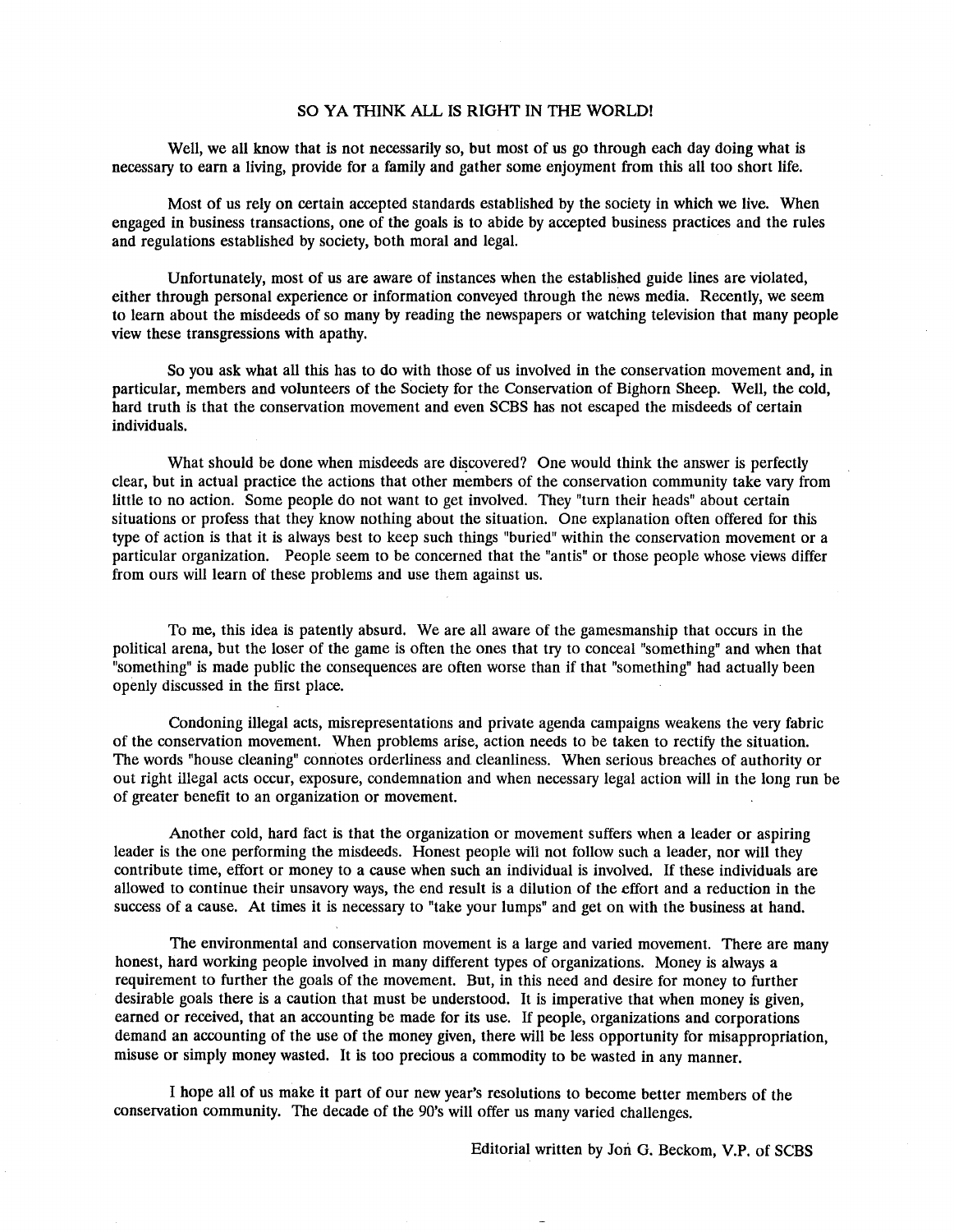### **SAD, BUT NECESSARY**

The Board of Directors of SCBS held a Special Meeting on December 10, 1991 in accordance with the corporate bylaws and the California non-profit corporate law to hear and discuss several allegations against Dr. Loren L. Lutz and J. George Taylorson, Jr. In accordance with the California non-profit corporate law and SCBS bylaws, Dr. Lutz and Mr. Taylorson were afforded the opportunity to answer the allegations in person or in writing. The only response from either party was a "conditional resignation" from Mr. Taylorson. Due to the "conditional" nature of his resignation letter, the Board of Directors declined accepting this "conditional" resignation.

The allegations against both individuals were of an extremely serious nature. Some of the allegations against Dr. Lutz included the unauthorized solicitation, misrepresentation and receipt of funds and the deposit of such funds to the personal account of Dr. Loren L. Lutz and Marion E. Lutz at Republic Federal Saving and Loan in Pasadena, California. One check deposited by Dr. Lutz to his and his wife's account at Republic Federal was made payable to the Society for the Conservation of Bighorn Sheep, care of Dr. Lutz in the amount of \$15,000. This check was dated March 28, 1990 and deposited in the Lutz's account on April 3, 1990. The check was endorsed by Dr. Loren L. Lutz. SCBS became aware of the existence of this check on September 27, 1990 and received documented proof of its existence the latter part of November 1990. Efforts were taken by the members of the Board of Directors to recover the funds. After protracted discussions, some legal assistance and the filing of an "affidavit of forged endorsement" by a SCBS officer, \$15,000 was returned to the account of the maker of the check on March 25, 1991. On May 6, 1991, a new check for \$15,000 was issued by the maker of the original check and deposited in an authorized account by the SCBS treasurer.

At the time Dr. Lutz solicited the \$15,000 for SCBS, which he put in his and his wife's personal account, he also solicited approximately \$85,000 for another organization which he apparently founded and is controlled by him.

On September 27, 1991, Dr. Loren L. Lutz opened an unauthorized account without the knowledge of the Board of Directors and SCBS officers at a Security Pacific National Bank in Pasadena, California in the name of the Society for the Conservation of Bighorn Sheep. In this instance, Dr. Lutz represented himself as the treasurer of SCBS. The account was initially opened with copies of a 1984 SCBS tax return, SCBS federal identification number and copies of proposed changes of SCBS bylaws. According to bank employees, Dr. Lutz promised to provide them with the documentation required to open the account. Checks used to open this account were made payable to the Society for the Conservation of Bighorn Sheep.

SCBS became aware of the existence of this account when a bank statement for the account was re-directed to SCBS. Officers of SCBS confronted bank officials concerning this account and after providing appropriate documentation as to their identity as SCBS officers, the bank later relinquished the funds to a SCBS officer. These funds were put into an authorized SCBS account by the corporate treasurer.

On or about August 28, 1988, an Alaskan outfitter indicated his willingness to donate a sitka blacktail deer hunt as part of the items offered for auction during a fund raising event hosted by SCBS and Quail Unlimited. The outfitter indicated in a letter that Dr. Lutz was deciding whether to use the hunt personally or to assign it to SCBS for it fund raising efforts.

In May of 1990, SCBS cosponsored a fund raising auction with Quail Unlimited. During the Water for Wildlife Fundraiser, a Wyoming moose hunt permit was auctioned off. The auction advertising, the catalog, and the auctioneer specified that the moose hunting permit was a permit only item. Dr. Lutz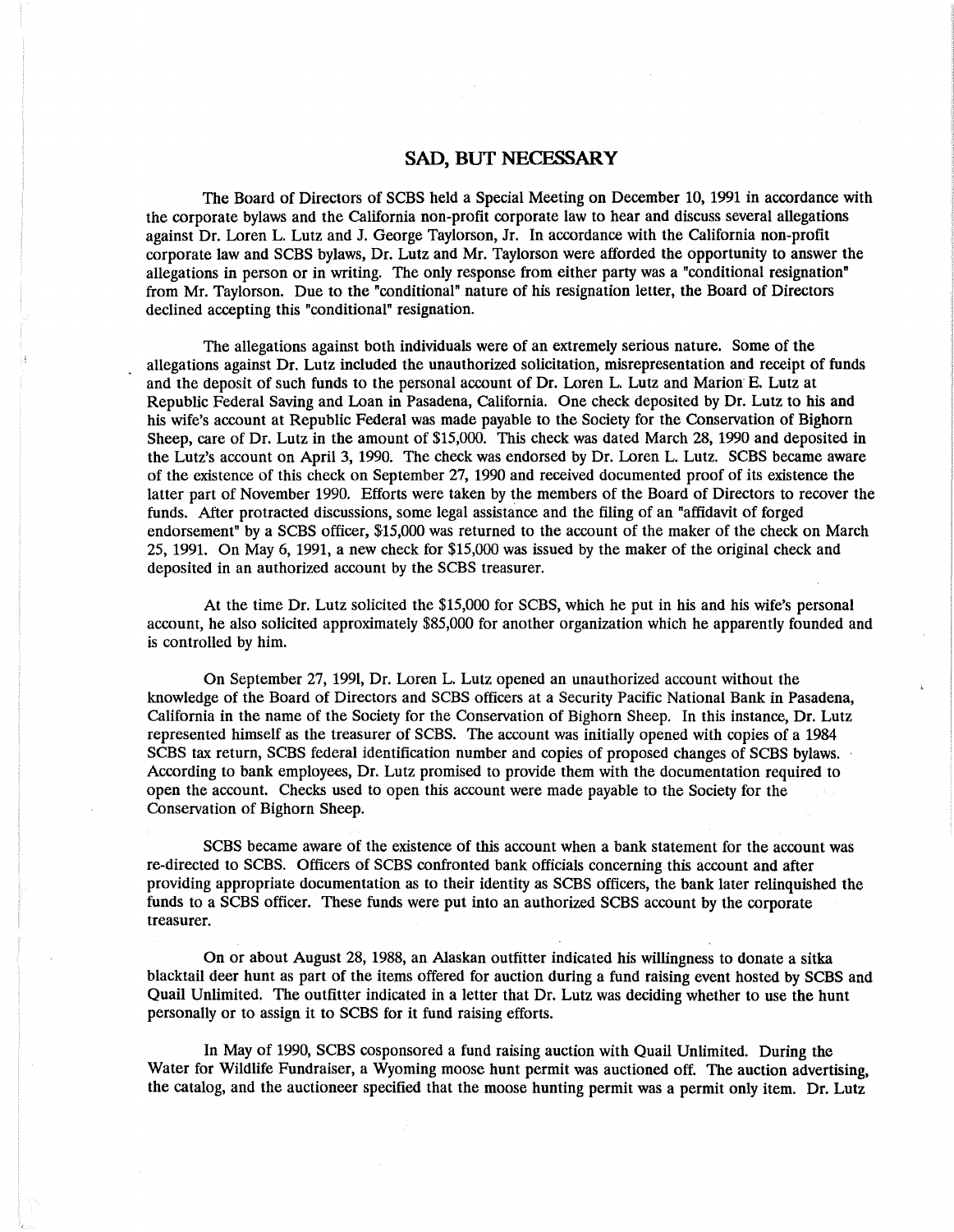represented a third party at this auction and had apparently advertised this item as a permit/guided hunt to the third party. The guide service represented by Dr. Lutz to the third party was Elk Track Ranch. Elk Track Ranch has been represented by Dr. Lutz in the past as being owned or controlled by him. In order to preserve good relations with the winning bidder and the sporting community, SCBS and Quail Unlimited paid the Elk Track Ranch guide fee of \$3,000. This payment substantially reduced the net proceeds of the auction. Dr. Lutz also billed SCBS and Quail Unlimited for an additional \$1,500 on behalf of Elk Track Ranch. This additional billing was denied and not paid.

During the same SCBS-Quail Unlimited fundraiser, Dr. Lutz "donated" an elk hunt in Wyoming from Elk Track Ranch. SCBS paid \$1,800 to Elk Track Ranch for this hunt and the successful bidder at the auction, Ken Sharp, bid \$2,000. Mr. Sharp elected to take his elk hunt this past hunting season, but tho and behold, Elk Track Ranch, did not have an outfitting/guiding license nor did its owners or operators.

In the state of Wyoming, an outfitting/guiding license is awarded to an individual not a corporation after that individual successfully passes the outfitting/guiding license test and fulfills the other requirements. Wyoming officials advised SCBS that Kennis Lutz, Dr. Lutz's son, had voluntarily elected not to renew his license. Dr. Lutz, apparently, has never had an outfitting/guiding license.

Mr. Sharp, understandably concerned about the apparent inability of Elk Track Ranch to fulfill its end of the hunting arrangement, contacted SCBS. SCBS advised Mr. Sharp to contact Dr. Lutz to see if some understanding could be reached. It was hoped that Dr. Lutz or Kennis Lutz or both Dr. Lutz and Kennis Lutz could make arrangements for Mr. Sharp to hunt with another outfitter in the area. Remember, SCBS had already paid Elk Track Ranch for the hunt and, in the interest of the hunter, conservation and the hunting community, the proper thing to do was to ensure that Mr. Sharp receive his elk hunt and that he have an enjoyable hunt.

Rather than make an appropriate accommodation, Dr. Lutz's apparent answer was to convince Mr. Sharp to sue SCBS and Quail Unlimited in small claims court. At the hearing, Dr. Lutz appeared on behalf of Mr. Sharp against SCBS and Quail Unlimited. Remember, Elk Track Ranch has been paid for the elk hunt and has not returned the money since it no longer can fulfill its end of the arrangement.

Also remember, Dr. Lutz is one of the founding members of SCBS and a past president of SCBS. Ken Sharp is a former co-captain of a guzzler site for SCBS. Is this an example of conservationists and hunters working together? Oh, the \$1,800, you ask. It has not been returned and Elk Track Ranch has been paid for services it did not render. SCBS also understands that Dr. Lutz said that he never received the money. SCBS may now be forced to sue to recover the \$1,800. You ask about the canceled check for \$1,800 made payable to Elk Track Ranch? Oh, it was not deposited into the account of Elk Track Ranch, but into the account of Goose Wing Ranch. Apparently, this is another property in Wyoming in which Dr. Lutz has or has had an interest. It seems that some proficiency has been developed in placing checks into accounts for which they were not written.

J. George Taylorson Jr., was also sent a notice of the special meeting with a list of allegations. The allegations concerning Mr. Taylorson dealt mostly with incidents where he ignored mandates of the Board of Directors. In more than one instance, Mr. Taylorson signed letters written on SCBS letterhead which dealt with private agenda items and did not represent the views of the Board of Directors or the members of SCBS. These letters were sent without the knowledge or the authorization of the Board of Directors. Generally, the allegations concerning Mr. Taylorson are related to incidents where he did not act in the best interest of the society or adhere to his responsibility of "duty of care" in regard to the operation of the society.

Both of these men are past presidents of SCBS. Mr. Taylorson was removed from office by the Board of Directors prior to the expiration of his term of office.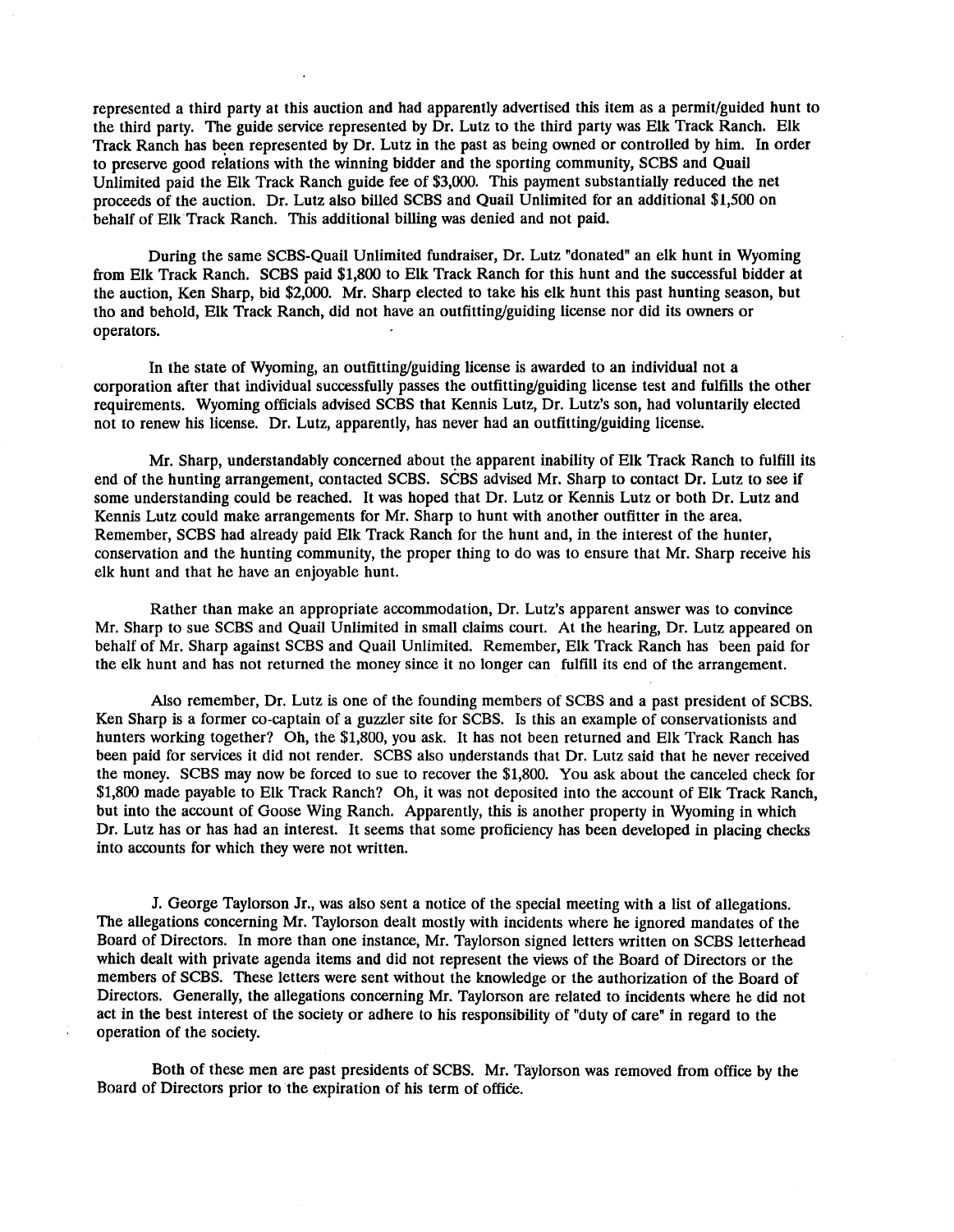Dr. Lutz and Mr. Taylorson were expelled from the Society for the Conservation of Bighorn Sheep effective December 16, 1991 as a result of the Special Meeting held on December 10, 1991. In accordance with California Non-Profit Corporation Law, the expulsion of any member for cause takes effect five days after the hearing and the vote to expel. Dr. Lutz and Mr. Taylorson have been notified of their expulsion.

The allegations listed above and other allegations not specified are currently under investigation to determine what other action may be taken. Do to limit of space in this column, we are not able to discuss all of the various allegations brought against these two individuals.

If you are aware of any instances, past or present, where Dr. Loren L. Lutz or J. George Taylorson, Jr. have solicited funds on behalf of SCBS, please contact one of the officers or member of the Board of Directors immediately.

### RESOURCE MANAGEMENT AND PLANNING

The society has been participating along with other organizations and agencies in a process called Coordinated Resource Management and Planning (CRMP). Designated individuals from each organization and agency meet to re-evaluate and establish new guidelines for an area in the Old Woman Mountains. This area consists of approximately one half million acres. This acreage is leased from the Bureau of Land Management by an individual as range for his cattle.

彳

Bighorn sheep and desert tortoise live on this acreage along with other animals, reptiles, and plants. The bighorn sheep and desert tortoise must receive special consideration. The desert tortoise is · listed as an endangered species and as a result warrants special consideration according to laws pertaining to endangered species. Conflicts arise when the team tries to regulate the usage of the land.

The basic premise of the CRMP is a resource planning, problem solving, and management process that allows for direct participation of everyone concerned with the natural resource management in a given area.

The concept underlying CRMP is that coordinating resources uses, results in improved resource management and minimizes conflict among land users, landowners, government agencies, and interest groups.

The CRMP process operates on the local level. The philosophy behind CRMP is that those who live, work, and recreate on a given piece of land are the most interested in and capable of developing plans for its use.

In reality, it can be a tough and frustrating process depending on the various factions involved. This particular process concerning the Old Woman Mountain acreage has been going on for over a year. The Bureau of Land Management is the lead agency in charge of this program.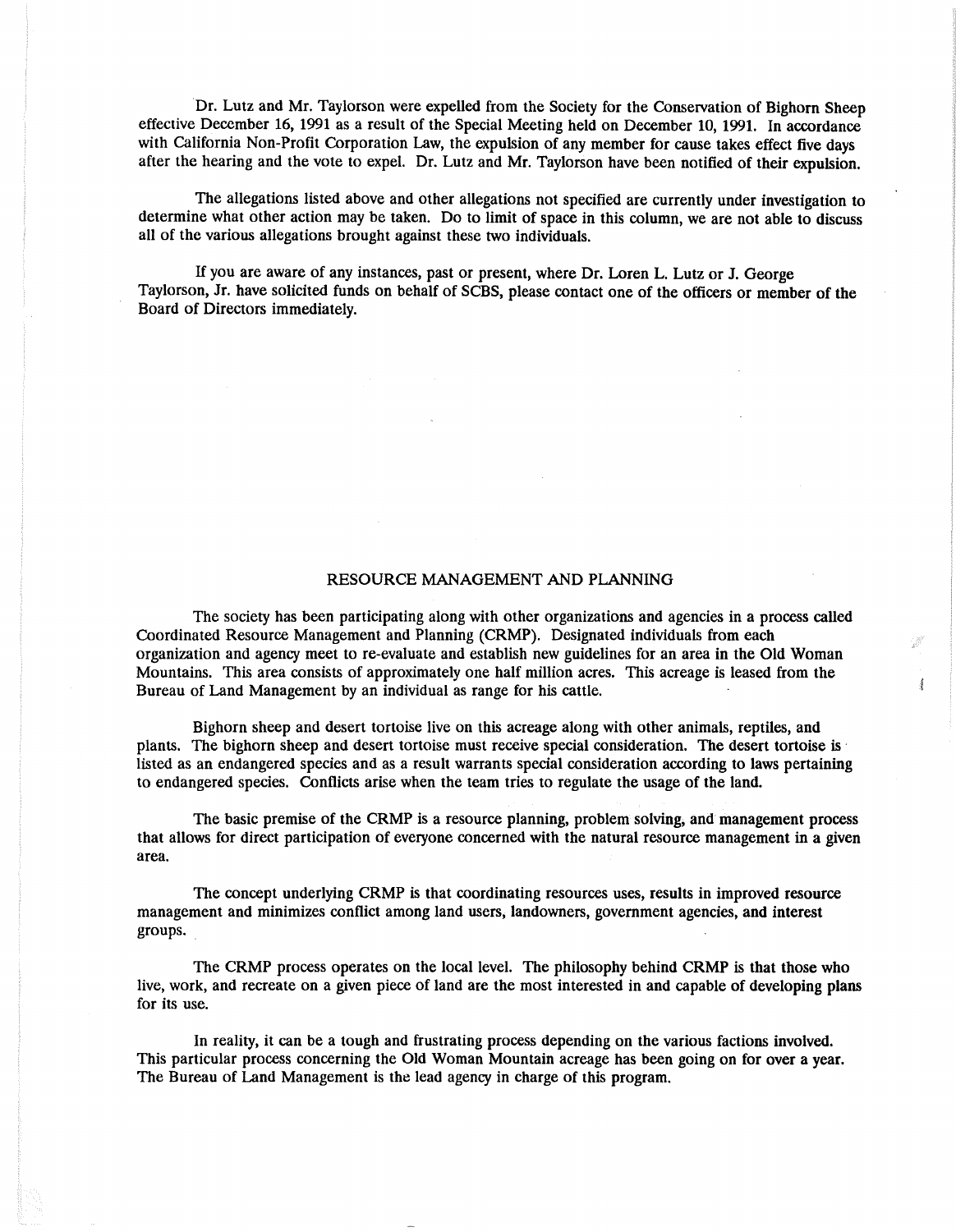## **THE MOJAVE DESERT**

The Mojave Desert is a many faceted landscape. To many people, however, it is a barren piece of landscape that they seem to stare holes into as they ply their way along one of the three interstate highways crossing it. Descriptions from these people usually include words like "lifeless, forsaken , bleak, barren and desolate." Actually, none of those words fit in the minds of its human inhabitants and, I dare say, the members of the animal kingdom view it as home as well. It all depends on your perspective. To badgers, kit foxes, coyotes, mountain lions, desert tortoises, bighorn sheep and etc., it is a pretty nice place.

· The problem with the perception of those travelers plying their way across the desert is that the attitude of barren, very dry, open space lends itself to the "urban acquisition complex". The "urban acquisition complex" doesn't mean the people of the urban centers actually want to move to the desert communities, they just want to use the "backyards" of the desert communities to dump their waste products.

The people of the urban centers are paid up members of NIMBY (Not in My Back Yard). They do not want to see any dump sites in their communities. Perhaps "MOJAVE" is suppose to stand for "MOre Junk Available to Vilify the Environment."

Currently, there are several dump sites proposed throughout the desert. The waste products slated for these dumps vary from every day household refuse to toxic waste and low-level radioactive contaminates from four states. Mounds of paperwork and reports have been manufactured in support of these dump sites. Verbal guarantees and written promises of safe operation have been given to residents of the area by the proponents of these projects and by government employees in many cases. Local, county, and state governments have an interest in these proposed dump sites because of the amount of money involved. When a company advises a county that it can supposedly guarantee a county twenty five to thirty million dollars a year in new revenues, politicians sit up and take notice. All of a sudden, a project that was considered less than desirable becomes plausible.

The information contained in some of the documents supporting these dump sites must be considered carefully. Particular attention has to be paid to the projections of how much waste will be generated by the urban communities. In some instances, the most up-to-date information is not presented or the effects of recycling or waste reduction management is not taken into consideration. Most of the time, the proponents of the dump sites do not want this type of information inserted into the record. In some instances, governmental agencies have additional data which they refuse to present to the public because it is in a "draft" form. The time required to get the "draft" into finished form often takes a very long time. Proponents of the dumps often resist using or even considering any data which indicates a lower demand or requirement for these dumps.

In Los Angeles recently, it was discovered that the city of Los Angeles had painted a rather frightening picture of an exceedingly dire garbage disposal crisis last year in order to justify the expansion of its own municipal dump. In a lawsuit, however, against the expansion of the Sunshine Canyon Landfill, the city reversed its position and indicated that the garbage disposal problem was not as dire as stated during its attempt to get approval for the expansion of its dump.

The proposed dump sites which will adversely impact the Mojave Desert area are as follows:

- 1. Hidden Valley Resource proposed toxic waste facility near Newberry Springs.
- 2. Broadwell Dry Lake trash by rail dump near Ludlow
- 3. Rail cycling center near Amboy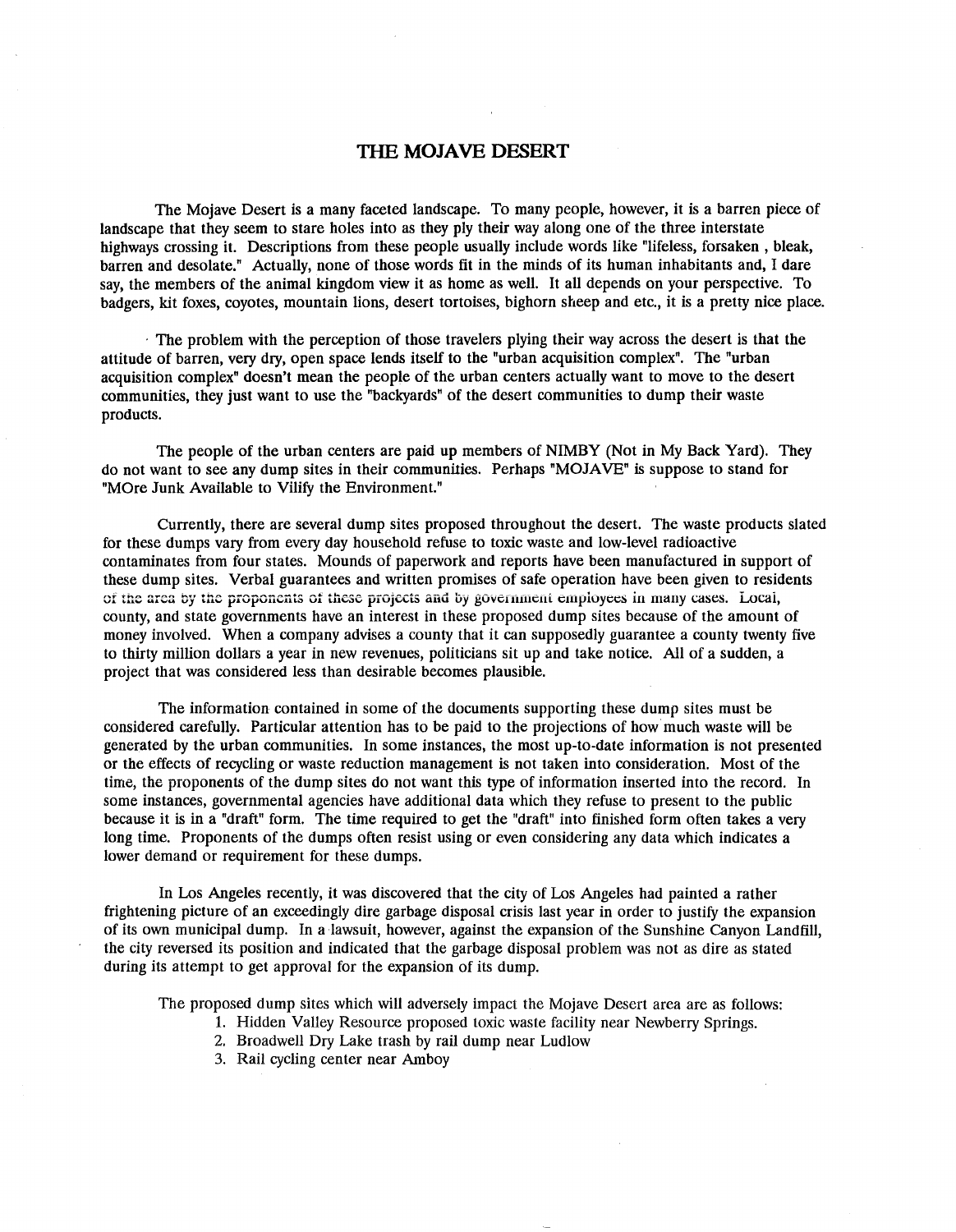4. Nuclear Dump site near Ward Valley

5. Eagle Mountain waste by rail dump-formerly Kaiser

Steel ore pit site, near Desert Center

Some of the potential hazards associated with these proposed dump sites are: air pollution; noise pollution; excessive truck or rail traffic to otherwise peaceful, quiet communities; ground water contamination; disturbance or elimination of wildlife; disruption and scarring of the landscape; contaminants in the food chain; and other potential health hazards particularly those associated with cancer causing agents.

Members of SCBS have participated in some of the discussions, committee meeting and governmental hearings concerning these dump sites. The review process is complex, time consuming, frustrating, and necessary.

If anyone is interested in obtaining additional details on any of these proposed dump sites, please contact one of the members of the board of director of SCBS.

> Editorial written by Jon G. Beckom, SCBS Vice President

#### NEED HELP!

SCBS has an ambitious schedule planned for 1992. In addition to new guzzler installations, guzzler repairs and sheep transplants, the society needs people interested in undertaking administrative duties. There is a need for people with special qualifications to handle a vast array of activities. Some examples of subjects requiring special skills are: writers to chronicle society events, projects and news releases; photographers, both still and motion picture, to assist in developing short and medium spot news releases, slide presentations, and instructional tapes; historian to maintain and up date SCBS activity files and reports; legislative analyzer to obtain, read and apprise the society of the numerous bills and laws which pertain to the work the society does.

If you have or know of anyone with the qualifications to assist in any of these activities, please let us know. If you are not sure exactly where you may fit in, let us know. We will find a spot for you. Don't hesitate, we need your help!